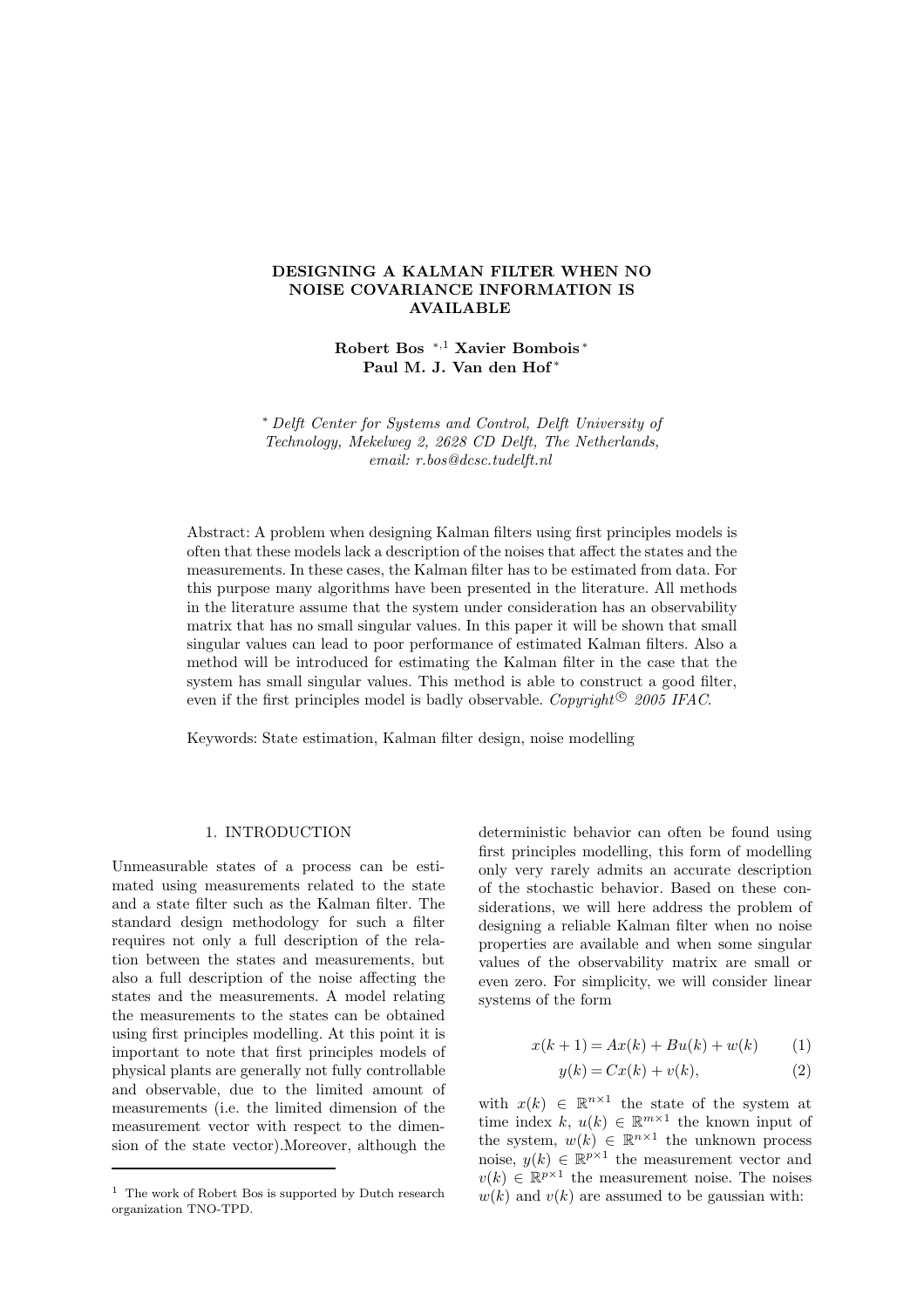$$
\mathbb{E}\left[\!\begin{array}{c}w(k)\\v(k)\end{array}\!\right]=0\quad \mathbb{E}\left[\!\begin{array}{c}w(k)\\v(k)\end{array}\!\right]\left[\!\begin{array}{c}w(l)\\v(l)\end{array}\!\right]^T=\left[\!\begin{array}{cc}Q & S\\S^T & R\end{array}\!\right]\delta_{k,l}.
$$

In this situation the optimal estimator for the state vector  $x(k)$  is the Kalman filter (Anderson and Moore, 1979). The optimal predictor or state estimator can be written in the Kalman innovations form:

$$
\hat{x}(k+1) = A\hat{x}(k) + Bu(k) + Ke(k)
$$
 (3)

$$
e(k) = y(k) - C\hat{x}(k),\tag{4}
$$

with  $K \in \mathbb{R}^{n \times p}$  the Kalman gain and  $e(k) \in \mathbb{R}^{p \times 1}$ the so-called innovation sequence. The optimal Kalman gain is generally computed as a complex function of  $(A,B,C)$  and  $(Q,R,S)$ . As already mentioned, we consider the case where the matrices  $Q, R, S$  are not available.

In the literature, many methods can be found that are able to construct a Kalman filter using test data if the covariance matrices  $Q, R, S$ are unknown. These methods can be separated into two main classes. The first class of methods parameterizes the matrices  $Q, R, S$ , then these parameters are estimated using test data  $u(1)\dots u(N), y(1)\dots y(N)$ . Once the matrices Q, R, S have been estimated, the Kalman filter can be constructed in the usual manner. The second class of methods parameterize the Kalman gain K. Then the Kalman gain is directly estimated for data. The advantage of directly parameterizing  $K$  is that if the system is fully observable, that the K matrix will be identifiable, but a  $Q, R, S$ representation may not be.

Once a user has chosen to either estimate K or Q, R, S, there are also different methods for estimating the required matrix or matrices from test data. Most estimation methods can be used to estimate  $Q, R, S$  as well as K. The estimation methods can be roughly classified into four categories, Bayesian estimation (Magill, 1965), Maximum Likelihood (ML) estimation (Zhou and Luecke, 1994), Prediction error identification (Ljung, 1999) and correlation or covariance matching. The first three estimation methods are general purpose parameter estimation techniques and thus we shall not discuss them in detail here.

The fourth class of estimators are the covariance matching methods. In these methods, required matrices are solved by considering the autocovariance function of the innovations sequence  $e(k)$  (see (4)). For an optimal filter it can be shown that this sequence should be a white noise (Anderson and Moore, 1979). This property is used in (Mehra, 1970) and (Carew and Bélanger, 1973) to iteratively construct the optimal choices for either  $Q, R, S$  or K. Instead of considering the covariance of  $e(k)$ , it is also

possible to use the covariance of the stochastic part of  $y(k)$ . Then it is possible to directly identify the Kalman gain matrix  $K$  without  $K$  having to be parameterized. This method is described in (Mehra, 1973). The advantage of this method over all other methods listed earlier is that for the  $\alpha$  construction of the Kalman gain  $K$ , only linear operations are necessary. As a consequence, we will consider this method in order to design our Kalman filter.

In all methods, it is assumed that the system described by (1)-(2) is completely observable and also that the corresponding observability matrix has no small singular values. This can be a problem, because for many physical systems, this is not necessarily the case.

In this paper we consider a covariance method similar the covariance method introduced in (Mehra, 1973). The first contribution is to show that an ill conditioned observability matrix for the system  $(1)-(2)$  can lead to poor results of the Kalman Filter derived using the covariancebased approach. Then we will also show that this problem can be solved by using the normal covariance based approach for only a part of the state directions. For the remaining state directions, a more robust estimator is used. Also we will show that even if a system is completely unobservable in certain directions of the state-space, it is still possible to construct an useful Kalman filter.

This paper is organized as follows: section 2 starts with a summary of the covariance based Kalman filter design method. Then, in the second part of section 2, we demonstrate how this Kalman derivation can be used to construct an approximately optimal filter using known matrices A, B, C and a series of test measurements. Section 3 then discusses the sensitivity of this method to stochastic influences, and also shows how this sensitivity can be reduced. Section 4 presents a simulation example, in which the results of the previous sections are applied. The paper ends with a summary of the main conclusions.

# 2. COVARIANCE BASED DESIGN OF A KALMAN FILTER

Our methodology for designing a state filter is based on a covariance based design procedure of the Kalman filter. In the first part of this section a short overview of the covariance based design procedure is given. The second part of this section describes how this method can be used to obtain a state filter using only knowledge of the matrices  $A, B, C$ , and test data consisting of a series of inputs  $u(k)$  and corresponding outputs  $y(k)$ .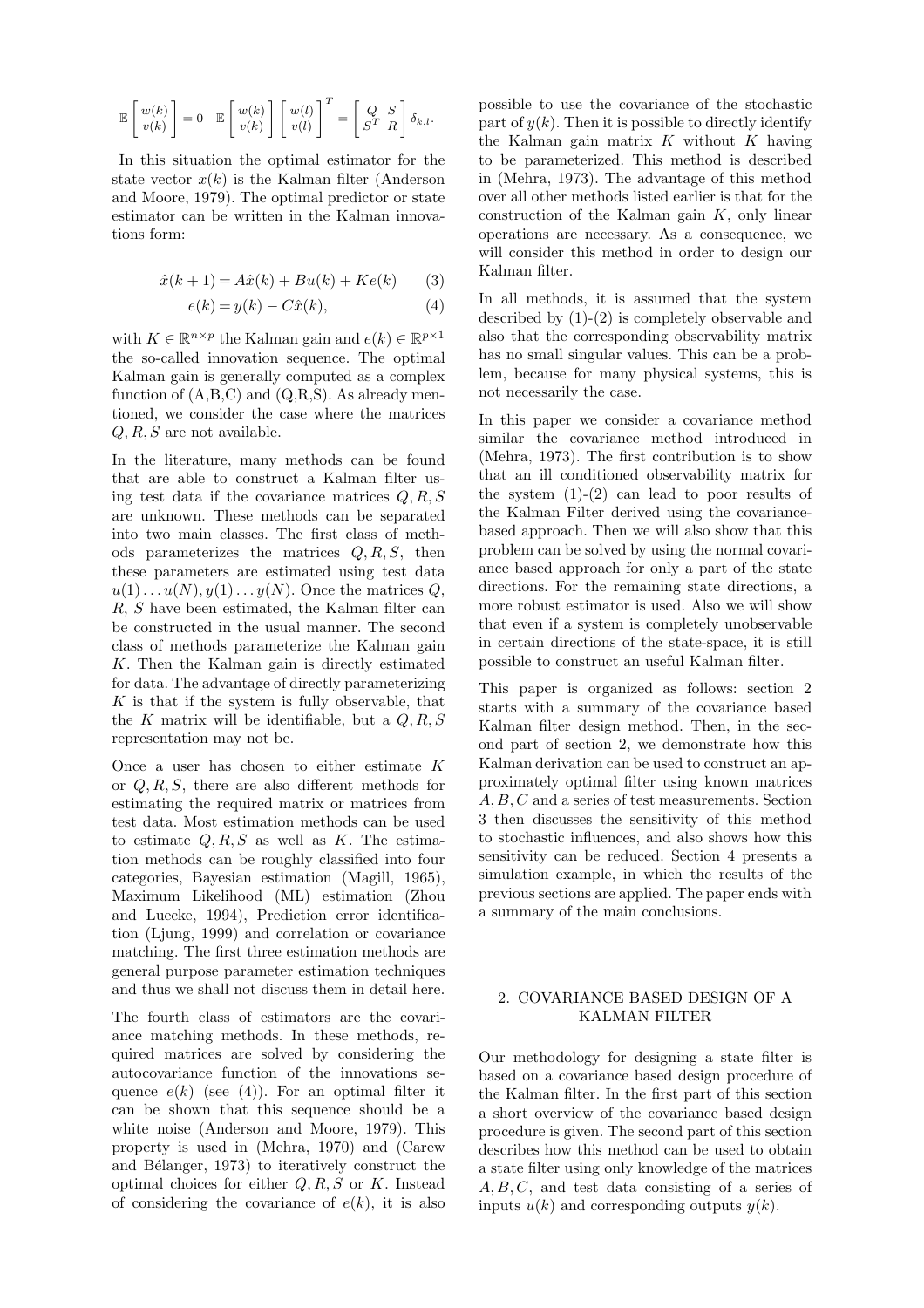## *2.1 Summary of the covariance based Kalman filter design*

As opposed to the standard method for the design of a Kalman filter which requires knowledge of the matrices (Q,R,S), the covariance based method does not require this information. Instead, the covariance of the measurement signal y*<sup>k</sup>* is used to construct the Kalman filter. The resulting filter is equivalent to the filter designed using the common design method.

The model  $(1)-(2)$  can be split into two parts, a purely deterministic part, and a purely stochastic part. The deterministic part is given by:

$$
x_d(k+1) = Ax_d(k) + Bu(k)
$$
 (5)

$$
y_d(k) = Cx_d(k). \tag{6}
$$

The stochastic part of the systems is given by:

$$
x_s(k+1) = Ax_s(k) + w_k \tag{7}
$$

$$
y_s(k) = Cx_s(k) + v_k. \tag{8}
$$

The deterministic and stochastic systems are related to the complete system by:

$$
x(k) = x_d(k) + x_s(k) \tag{9}
$$

$$
y(k) = y_d(k) + y_s(k). \tag{10}
$$

If we assume that the matrix  $A$  is stable and the process is in steady-state, the covariance function of the stochastic part of the measurements  $y_s(k)$ can be written as:

$$
R_{y_s}(i) = \mathbb{E}[y_s(k)y_s(k+i)^T] = \begin{cases} C A^{i-1} M & i > 0\\ C^T \Phi C + R_e(0) & i = 0\\ M^T (A^T)^{(-i-1)} C & i < 0 \end{cases}
$$

In the equation above,  $M$  is the cross-covariance between the stochastic part of the state  $x_s(k+1)$ and stochastic part of the output  $y_s(k)$ :

$$
M = \mathbb{E}\left[x_s(k+1)y_s(k)^T\right],\tag{11}
$$

 $R_e(k)$  is the covariance of the innovation sequence  $e(k)$  (see (4)):

$$
R_e(k) = \mathbb{E}[e(k)e(k)^T]
$$
 (12)

and  $\Phi(k)$  is the covariance of the stochastic part of the state:

$$
\Phi(k) = \mathbb{E}[x_s(k)x_s(k)^T].
$$
\n(13)

Using the definitions in this section, the optimal steady state Kalman filter (for prediction) is given by  $(3)-(4)$ , with

$$
K(k) = [M - A\Sigma(k)CT]Re(k)-1 with (14)
$$
  
\n
$$
Re(k) = Rys(0) - C\Sigma(k)CT,
$$
  
\n
$$
\Sigma(k+1) = A\Sigma(k)AT + K(k)Re(k)K(k)T,
$$
  
\n
$$
\Sigma(0) = 0.
$$

In these last equations,  $\Sigma(k)$  can be interpreted as the covariance of the estimated state  $\hat{x}_s(k)$ :

$$
\Sigma(k) = \mathbb{E}[\hat{x}_s(k)\hat{x}_s(k)^T].
$$
 (15)

As can be seen from  $(14)$  B plays no role when computing the Kalman gain  $K$ . To simplify the natation in the remainder of this report without loss of generality it is assumed that  $B = 0$ .

#### 2.2 Estimation of M,  $R_{y_s}(0)$

In order to be able to use the Kalman filter with the gain computed using (14), we will need to estimate the unknown quantities M and  $R_{y}$ <sub>s</sub>(0). In this section it is demonstrated how these can be estimated, using N points of test-data generated by  $(1)-(2)$ . Note that (once the process is in steady state) these quantities M and  $R_{y_s}(0)$  are constants for all possible input signals.

We start by showing how  $M$  can be estimated. The estimator for  $M$  is easily derived by realizing that the following relation holds:

$$
\mathcal{O}M = [R_{y_s}^T(1) \cdots R_{y_s}^T(N-1)]^T \text{ with (16)}
$$

$$
\mathcal{O} = [C^T (CA)^T \cdots (CA^{N-2})^T]^T. \quad (17)
$$

In the previous equation, the covariance function  $R_{y_s}(i)$  is unknown, but it can be estimated using the available test data. The covariance function  $R_{y_s}(i)$  would be easy to estimate if the signal  $y_s(k)$ would be available. If A is stable, the signal  $y_s(k)$ can be approximately recovered using:

$$
y_s(k) \approx \tilde{y}_s(k) = y(k) - \sum_{i=0}^{k-1} CA^{k-1-i}Bu(i)
$$
  
 $\forall k >> 1.$  (18)

This approximate signal  $\tilde{y}_s(k)$  can then be used to estimate the covariance function  $R_{y_s}(i)$ . In the remainder we shall denote the estimated covariance function by  $\hat{R}_{y_s}(i)$ .

Denote the left inverse of  $\mathcal{O} \in \mathbb{R}^{(N-1)p \times n}$  as  $\mathcal{O}^{\dagger}$ , i.e.  $\mathcal{O}^{\dagger} = (\mathcal{O}^T \mathcal{O})^{-1} \mathcal{O}^T$ . Using the estimated covariance function  $\hat{R}_{y_s}(i)$ , a natural estimator for  $M$  is:

$$
\hat{M} = \mathcal{O}^\dagger \left[ \hat{R}_{y_s}(1) \cdots \hat{R}_{y_s}^T (N-1) \right]^T.
$$
 (19)

Using the estimator for  $M$  and the estimate  $\hat{R}_{y_s}(0)$  of  $R_{y_s}(0)$ , an approximate Kalman filter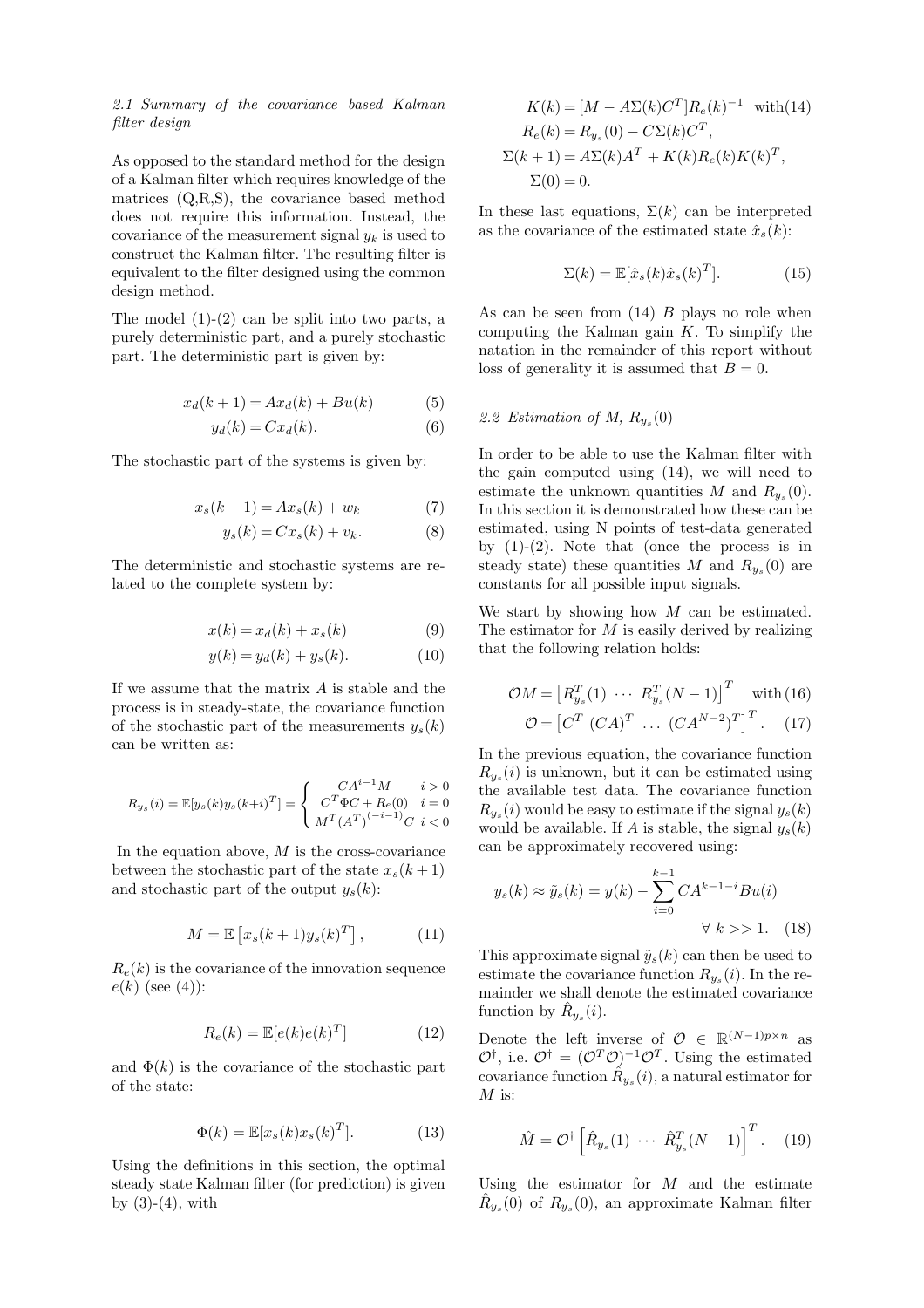can be constructed using  $(14)$ , after replacing M for M and  $\hat{R}_{y_s}(0)$  for  $R_{y_s}(0)$ .

### 3. IMPROVED ESTIMATION

If the technique described in the previous section is directly used to obtain an approximate Kalman filter, the accuracy of the estimates of the obtained Kalman filter can be very poor if the matrix O has one or several very small singular values. In this section we will show how (given that  $\mathcal O$  has one or several small singular values) we can still obtain good state estimates. In this section we will thus use the following assumption:

*Assumption 1.* Denote the decreasing singular values of  $\mathcal{O}$  as  $\sigma_1 \geq \ldots \geq \sigma_l \geq \ldots \geq \sigma_n$ . We will assume that  $\sigma_i \ll 1 \quad \forall \quad i > l$ .

We will start by explaining why the estimated states can be very poor under this assumption. The poor quality of estimated states can be easily explained if we consider the estimation error for  $M$ . Denote the SVD of  $\mathcal O$  as:

$$
\mathcal{O} = U \begin{bmatrix} \sigma_1 & & \\ & \ddots & \\ & & \sigma_n \\ & & & 0 \end{bmatrix} V^T \qquad (20)
$$

in which  $U \in \mathbb{R}^{(N-1)p \times (N-1)p}$ ,  $V \in \mathbb{R}^{n \times n}$  are orthogonal matrices. Using this notation, the estimation error for  $\tilde{M}$  can be written as:

$$
\hat{M} - M = [V_{1:l} \ V_{l+1:n}] \times \begin{bmatrix} \sigma_1^{-1} & & \\ & \ddots & 0 \\ & & \sigma_n^{-1} \end{bmatrix} \begin{bmatrix} U_{1:l}^T \\ U_{l+1:n}^T \\ U_{n+1:(N-1)p}^T \end{bmatrix} \Delta R, (21)
$$

with

$$
\Delta_R = \begin{bmatrix} \hat{R}_{y_s}(1) - R_{y_s}(1) \\ \vdots \\ \hat{R}_{y_s}(N-1) - R_{y_s}(N-1) \end{bmatrix}.
$$

and  $V_{i:j}$  and  $U_{i:j}$  matrices consisting of the columns  $i$  through  $j$  of  $V$  and  $U$ , respectively. From (21) we see that an error  $\Delta R$  in the direction of  $U_i$  corresponds to an error  $\hat{M} - M$  in the direction  $V_i$  after multiplication with  $\sigma_i^{-1}$ . Due to Assumption 1 small errors  $\Delta R$  in the directions of  $U_{l+1:n}$  induce large errors  $\hat{M} - M$  in the directions of  $V_{l+1:n}$ . This relatively large error for  $\hat{M}$  – M can cause severe state estimation errors if an approximate Kalman filter is obtained by substituting  $\hat{M}$  in (14).

In the remainder of this section we shall show how a good estimate of the state can be obtained under

Assumption 1. When deriving this estimator, it is convenient to first apply the following similarity transform:

$$
\tilde{x}(k) = V^T x(k) = \begin{bmatrix} V_{1:l}^T \\ V_{l+1:n}^T \end{bmatrix} x(k) = \begin{bmatrix} \tilde{x}_1(k) \\ \tilde{x}_2(k) \end{bmatrix} (22)
$$

The state  $\tilde{x}_1(k)$  is thus the component of the original state in the directions of  $V_{1:l}$ , and  $\tilde{x}_2(k)$  corresponds to the component of  $x(k)$  in the directions  $V_{l+1:n}$ . After having derived an estimate  $\hat{\tilde{x}}(k)$  the corresponding estimate  $\hat{x}(k)$  can be simply computed via  $\hat{x}(k) = V \hat{x}(k)$ . Due to the similarity transform, the various state related matrices also need to be transformed:

$$
\tilde{A} = V^T A V = \begin{bmatrix} \tilde{A}_{11} & \tilde{A}_{12} \\ \tilde{A}_{21} & \tilde{A}_{22} \end{bmatrix}
$$
 (23)

$$
\tilde{C} = CV = \left[ \tilde{C}_1 \ \tilde{C}_2 \right] \tag{24}
$$

$$
\tilde{M} = V^T M = \begin{bmatrix} \tilde{M}_1 \\ \tilde{M}_2 \end{bmatrix} \tag{25}
$$

$$
\tilde{\Sigma}(k) = V^T \Sigma(k) V = \begin{bmatrix} \tilde{\Sigma}_{11}(k) & \tilde{\Sigma}_{12}(k) \\ \tilde{\Sigma}_{21}(k) & \tilde{\Sigma}_{22}(k) \end{bmatrix} (26)
$$

$$
\tilde{K}(k) = V^T K(k). \tag{27}
$$

Note that after the similarity transform,  $\tilde{M}_1$  corresponds to the directions in which  $M$  can be accurately estimated using (19) and  $\tilde{M}_2$  corresponds to the directions in which  $M$  is difficult to estimate.

The estimator for  $\tilde{x}(k)$  will be derived in two steps, first we shall create an estimator for  $\tilde{x}_1(k)$ then an estimator for  $\tilde{x}_2(k)$  will be discussed.

### 3.1 Estimator for  $\tilde{x}_1(k)$

Our estimator for the state component  $\tilde{x}_1(k)$  is based on the following proposition:

*Proposition 2.* Define  $\tilde{M}_l$  as:

$$
\tilde{M}_l = \left[ \tilde{M}_1^T \ 0 \right]^T.
$$

Suppose that  $\sigma_i = 0$  for  $i > l$  and assume we construct a Kalman filter using  $(14)$  using  $M_l$ instead of  $\tilde{M}$ . Denote the vectors and matrices  $\tilde{\Sigma}(k)$ ,  $\tilde{R}_e(k)$ ,  $\tilde{\tilde{x}}(k)$  that are computed using  $\tilde{M}_l$  as  $\tilde{\Sigma}_l(k)$ ,  $\tilde{R}_{e,l}(k)$ ,  $\tilde{\tilde{x}}_l(k)$ . Then it holds that:

\n- $$
R_{e,l}(k) = R_e(k)
$$
\n- $\tilde{\Sigma}_{11,l}(k) = \tilde{\Sigma}_{11}(k)$
\n- $\hat{x}_{1,l}(k) = \hat{x}_1(k)$
\n

**Proof.** See (Bos *et al.*, 2005).  $\Box$ 

This proposition implies that the estimation result  $\hat{\tilde{x}}_1(k)$  does not change if, instead of using the exact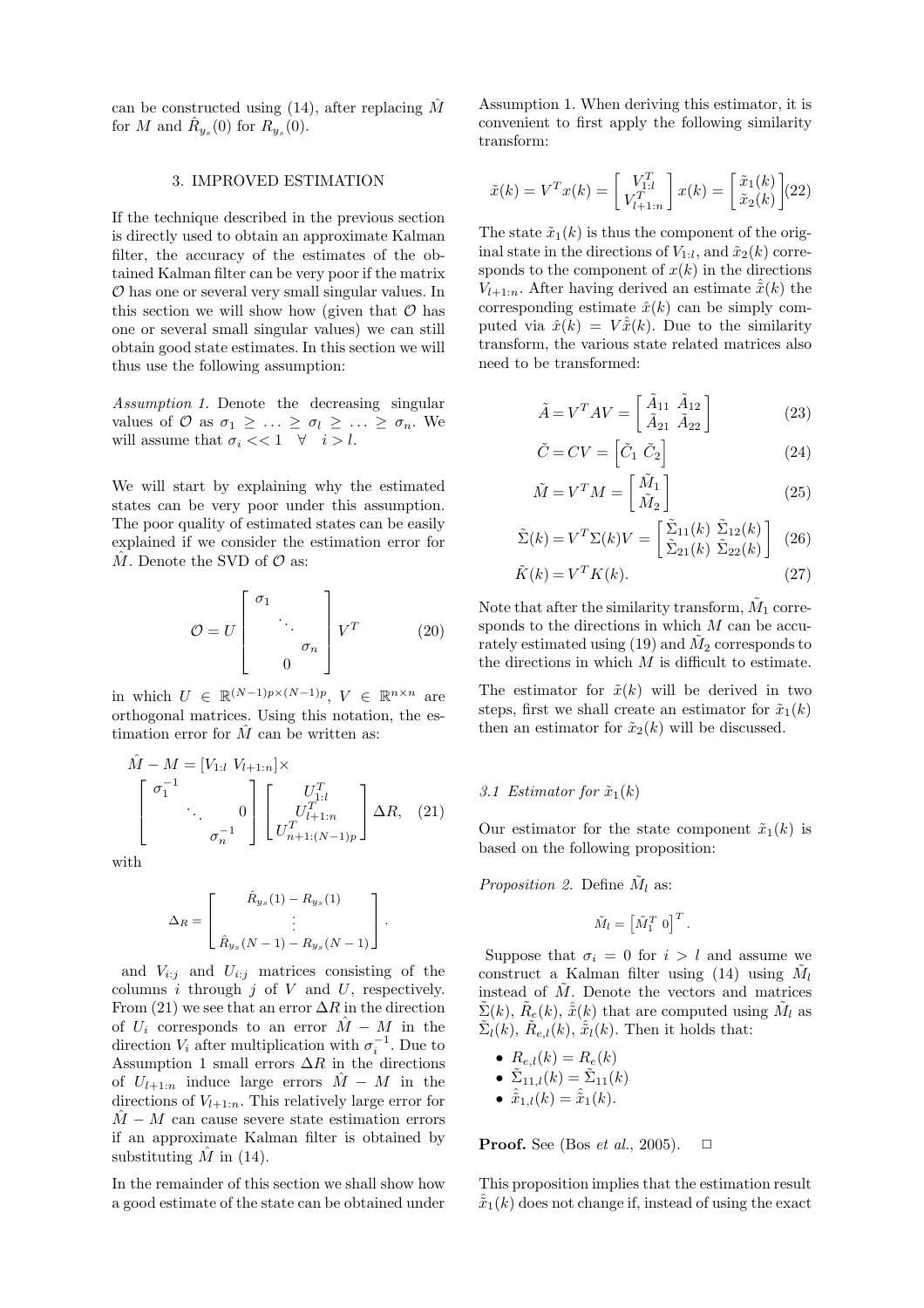Kalman filter, we would use a Kalman filter obtained by replacing  $\tilde{M}$  by  $\tilde{M}_l$  in (14). Combining the result with the fact that we can accurately estimate  $\hat{\tilde{M}}_1$  with  $\hat{\tilde{M}}_1 = V_{1:l}^T \hat{M}$ , a natural estimator for  $\tilde{x}_1(k)$  is thus the approximate Kalman Filter computed with  $(14)$  where  $\tilde{M}$  is replaced by  $[\hat{M}_1 \; 0]^T$ .

Note that even though Proposition 2 holds for  $\sigma_i = 0 \ \forall \ i > l$ , we assume that it still approximately holds under Assumption 1.

# 3.2 Estimator for  $\tilde{x}_2(k)$

Now that we have an estimator for  $\tilde{x}_1(k)$  we still need to construct an estimator for the remaining states  $\tilde{x}_2(k)$ . The optimal estimate for  $\tilde{x}_2(k)$  corresponding to the optimal Kalman filter is:

$$
\hat{\tilde{x}}_2(k+1) = \tilde{A}_{21} \left( \hat{\tilde{x}}_1(k) + \mathbb{E}[(\tilde{x}_1(k) - \hat{\tilde{x}}_1(k))|e(k)] \right) + \tilde{A}_{22} \left( \hat{\tilde{x}}_2(k) + \mathbb{E}[(\tilde{x}_2(k) - \hat{\tilde{x}}_2(k))|e(k)] \right).
$$

Both conditional expectations can be expressed as complex functions of  $\tilde{M}$ ,  $\Sigma(k)$ ,  $\tilde{C}$ ,  $\tilde{R}_e(k)$  and  $e(k)$  using the following proposition:

*Proposition 3.* Suppose that  $\sigma_i = 0$  for  $i > l$ , it holds that:

$$
\tilde{A}_{21} \mathbb{E}[(\tilde{x}_1(k) - \hat{\tilde{x}}_1(k))|e(k)] =
$$
  
\n
$$
\tilde{A}_{21}(\tilde{A}_{11}^{-1}\tilde{M}_1 - \tilde{\Sigma}_{11}(k))\tilde{C}_1^T R_e^{-1}(k)e(k).
$$
 (28)

$$
\tilde{A}_{22} \mathbb{E}[(\tilde{x}_2(k) - \hat{\tilde{x}}_2(k))|e(k)] =
$$
  

$$
(\tilde{M}_2 - \tilde{A}_{21}\tilde{A}_{11}^{-1}\tilde{M}_1 - \tilde{A}_{22}\tilde{\Sigma}_{21}(k)\tilde{C}_1^T)R_e^{-1}(k)e(k).
$$

**Proof.** See (Bos *et al.*, 2005). 
$$
\Box
$$

In this proposition we see that the conditional expectation for the error in  $\tilde{x}_1(k)$  can be approximately computed, since the expression contains only elements that are either known, or can be accurately estimated.

Computing the expectation  $\mathbb{E}[(\tilde{x}_2(k)-\hat{\tilde{x}}_2(k))|e(k)]$ requires an accurate estimate of  $\tilde{M}_2$ , which is unavailable. This means we cannot reliably compute the conditional expectation for the error in  $\tilde{x}_2(k)$ . Therefore we chose not to use this conditional expectation and thus the best reliably obtainable estimator for  $\tilde{x}_2$  becomes:

$$
\hat{\tilde{x}}_2(k+1) = \tilde{A}_{21} \left( \hat{\tilde{x}}_1 + \mathbb{E}[(\tilde{x}_1(k) - \hat{\tilde{x}}_1(k))|e(k)] \right) + \tilde{A}_{22} \hat{\tilde{x}}_2.
$$
 (29)

Combining (28) and (29), a natural estimator for  $\tilde{x}_2(k+1)$  is obtained by replacing  $\tilde{M}_1$  with the estimate  $\hat{\tilde{M}}_1$ .

$$
\hat{\tilde{x}}_2(k+1) = \tilde{A}_{21}\hat{\tilde{x}}_1(k) + \tilde{A}_{22}\hat{\tilde{x}}_2(k) \n+ \tilde{A}_{21}(\tilde{A}_{11}^{-1}\hat{\tilde{M}}_1 - \tilde{\Sigma}_{11,l}(k))\tilde{C}_1^T R_{e,l}^{-1}(k)e(k)
$$
\n(30)

Summarizing, an approximate Kalman filter can be estimated using the procedure described in section 2.2. However the resulting filter can produce poor estimates if some of the singular values of  $\mathcal O$  are small. In this particular case, a better and more robust filter can be constructed. This filter is constructed by first applying a similarity transform  $\tilde{x}(k) = V^T x(k)$ . Then the elements corresponding to the first l columns of  $V = \tilde{x}_1(k)$ are estimated using an approximate Kalman filter estimate that is constructed by inserting  $[\tilde{M}_1^T\ 0]^T$ for M in (14). Using the results of this filter,  $\tilde{x}_2(k)$ can be estimated using (30).

#### 4. SIMULATION EXAMPLE

In this simulation example  $500$  measurements  $y$ were generated using a randomly chosen system. This system can be written in the form  $(1)-(2)$ , with:

$$
A = \begin{bmatrix} -0.1821 & -0.3703 & 0.2848 & -0.2656 \\ -0.5478 & -0.0379 & -0.4672 & -0.2570 \\ -0.2200 & -0.2308 & 0.0153 & 0.0206 \\ -0.1037 & -0.3984 & 0.3201 & 0.6234 \end{bmatrix}
$$
  
\n
$$
B = \begin{bmatrix} 1 & 1 & 2 & 1 \end{bmatrix}^T
$$
  $C = \begin{bmatrix} 1 & 0 & 0 & 0 \end{bmatrix}$   
\n $Q = I$ ,  $R = 1$ ,  $S = \begin{bmatrix} 0 & 0 & 0 & 0 \end{bmatrix}^T$ .

The goal of the simulation example is to test, assuming that the matrices  $A, B, C$ , are known, and the set of test measurements  $y$  is available, if it possible to construct a Kalman filter using the procedure outlined in the previous sections. The accuracy of the filter designed using this procedure will be compared with the accuracy of the optimal filter, that can be constructed since in the simulations the true values of  $Q$ ,  $R$  and  $S$ are also available.

The first step in constructing an approximate Kalman filter is to estimate the auto-covariance function of the stochastic part of the measurements. After subtracting the deterministic part of the system using (18), the last 250 measurements in the sequence y*<sup>s</sup>* were used to estimate the autocovariance function of the stochastic part of measurements,  $R_{y_s}(k)$  using an  $AR(10)$  model.

After estimating the auto-covariance function  $\hat{R}_{y_s}(k)$ , the estimated matrix  $\hat{M}$  can be constructed using (19). Finally the approximate Kalman filter can be designed by substituting the estimated values  $\hat{R}_{y_s}(0)$  and  $\hat{M}$  for  $R_{y_s}(0)$  and  $\hat{M}$ in (14) as was described in section 2.2.

In order the evaluate the performance of the approximate Kalman filter design method, the ac-